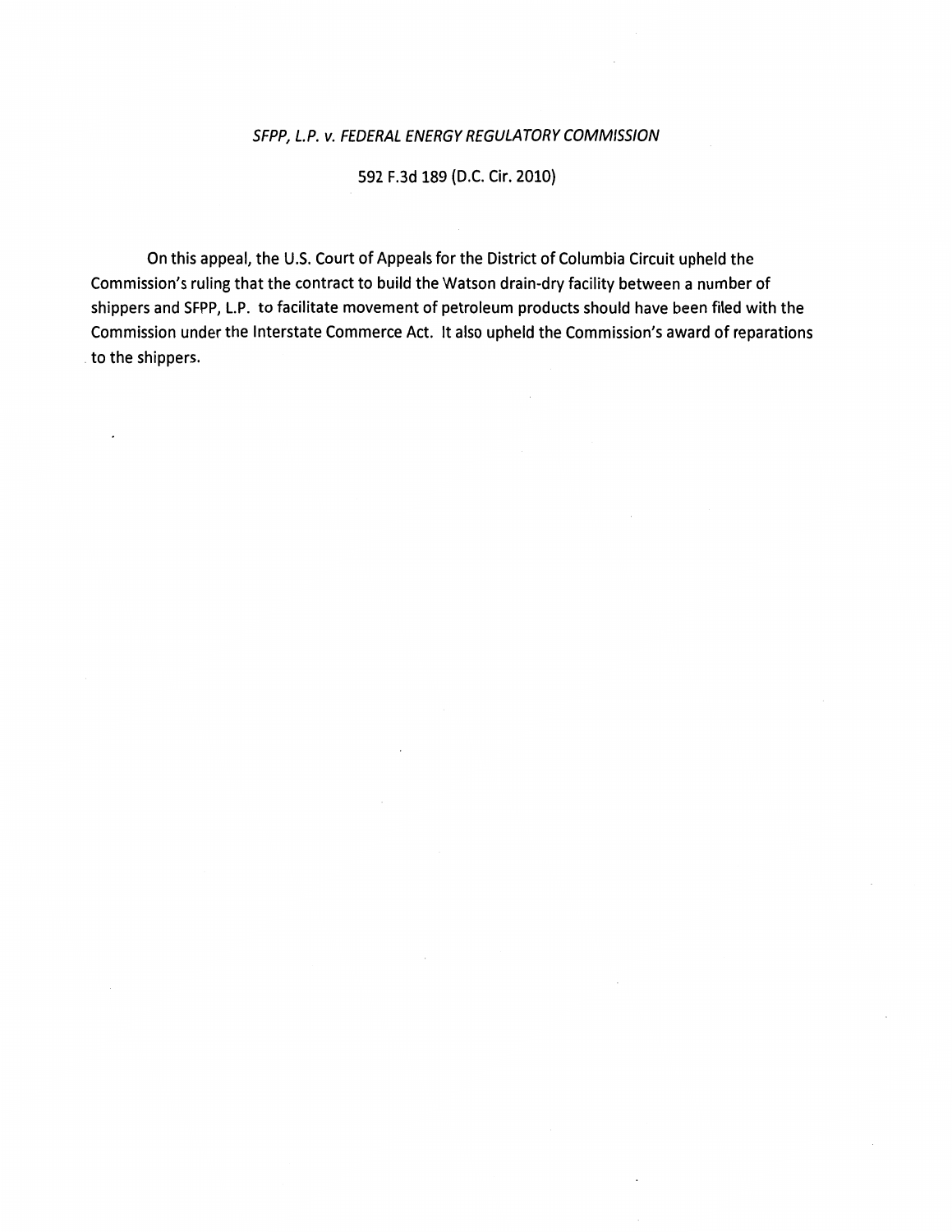592 F.3d189 United States Court of Appeals, District of Columbia Circuit.

SFPP, L.P., Petitioner v. FEDERAL ENERGY REGULATORY COMMISSION and United States of America, Respondents Ultramar Inc., et al., Intervenors.

No. oS-1110. I Argued Nov. 13, 2009. I Decided Jan. 15,2010.

#### Synopsis

Background: Shippers petitioned for review of order of the Federal Energy Regulatory Commission (FERC), 1999 WL 12216, affirming in part an initial decision regarding reasonableness of pipeline operator's rates, 1997 WL 698344, as well as of ratemaking and reparations orders entered by the FERC on motions for rehearing or clarification, 2000 WL 640584, 2001 WL 34076552, and 2001 WL 1379466. The Court of Appeals, 374 F.3d 1263, affmned in part, reversed in part, and remanded. On remand, FERC ordered pipeline operator to pay reparations to shippers using its drain-dry facilities, 122 FERC P 61126. Operator petitioned for review.

[Holding:] The Court of Appeals, Rogers, Circuit Judge, held that FERC's decision requiring operator to pay reparations was not arbitrary or capricious.

Petition denied.

West Headnotes (3)

[II Carriers

(=Damages for violations of regulations

Federal Energy Regulatory Commission's (FERC's) decision requiring petroleum pipeline operator to pay reparations to shippers as remedy for failing to file rates as required by arbitrary and capricious, even if shippers did not prove that they suffered damages from rates, which were negotiated in contracts for construction of drain-dry facilities; record suggested operator abused its market power by extracting rent based on differences between its own costs for resolving operating issues and costs each shipper would have incurred on its own, and shippers were not required to prove<br>damages because settlement agreement settlement approved by FERC had established amount of any reparations. Interstate Commerce Act, §§ 6(1), 6(7), 8, 26(3)(b), 49 U.S.C.App. (1988 Ed.) §§ 6(1), 6(7), 8, 26(3)(b); 49 U.S.C.A. § 60502.

Cases that cite this headnote

(21 Public Utilities

**Review and determination in general** 

The Court of Appeals reviews orders of the Federal Energy Regulatory Commission (FERC) to determine whether they are arbitrary or capricious, an abuse of FERC's discretion, or otherwise not in accordance with law. 5 U.S.C.A. § 706(2)(A).

Cases that cite this headnote

 $[3]$ Public Utilities

(=Review and determination in general

The court will defer to decisions of the Federal Energy Regulatory Commission (FERC) in remedial matters and reject its choice of an equitable remedy only if it lacks a rational basis. 5 U.S.C.A. § 706(2)(A).

Cases that cite this headnote

Interstate Commerce Act (ICA) was not \*189 On Petition for Review of an Order of the Federal arbitrary and capricious, even if shippers did not Energy Regulatory Commission.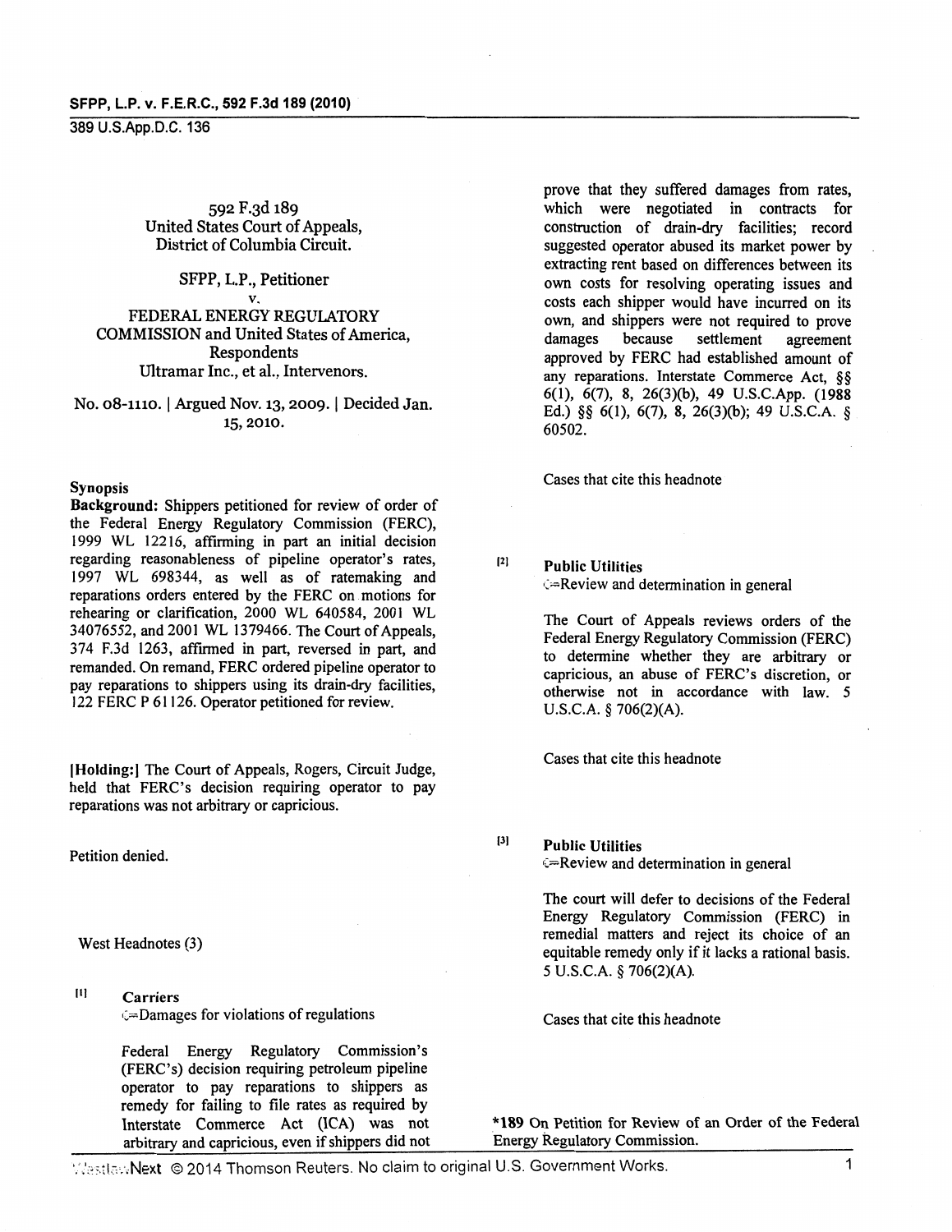#### Attorneys and Law Firms

Charles F. Caldwell argued the cause for petitioner. With him on the briefs \*190 were Catherine O'Harra and D. Ryan Nayar.

Jennifer S. Amerkhail, Attorney, Federal Energy Regulatory Commission, argued the cause for respondent. With her on the brief were John J. Powers III and Robert J. Wiggers, Attorneys, U.S. Department of Justice, and Cynthia A. Marlette, General Counsel, and Robert H. Solomon, Solicitor.

Steven A. Adducci argued the cause for intervenors. With him on the brief were R. Gordon Gooch, Elisabeth R. Myers, George L. Weber, Thomas J. Eastment, Gregory S. Wagner, Christina M. Vitale, Marcus W. Sisk Jr., and Frederick G. Jauss IV. Joshua B. Frank entered an appearance.

Before ROGERS and GRIFFITH, Circuit Judges, and SILBERMAN, Senior Circuit Judge.

## Opinion

Opinion for the Court by Circuit Judge ROGERS.

## ROGERS, Circuit Judge.

\*\*137 Following the remand in *BP West Coast Products, L.L.C. v. FERC,* 374 F.3d 1263, 1270-71 (D.C.Cir.2004), the Federal Energy Regulatory Commission ("FERC") ordered petitioner SFPP, L.P. ("SFPP") to pay reparations to the complaining shippers using its Watson Station drain-dry facilities. *SFPP*, *L.P.*, 122 FERC 1 61,126 (2008) *("Order on Initial Decision* "). SFPP contends that notwithstanding its failure to file the Watson Contract rates, FERC's decision was arbitrary and capricious for failing to explain why it rejected its previous fmdings that special circumstances justified enforcement of the unfiled rate contracts. The circumstances surrounding the shippers' agreement to the Watson Contract rates, SFPP maintains, "allay any reasonableness or discrimination concerns" and "manifestly present good cause." Pet'r's Br. 12. FERC responds that the unfiled contract rates could not supplant its authority to ensure rates are just and reasonable and that it reasonably determined the payment of reparations was an appropriate remedy. Concluding that FERC's determination of the rates was not arbitrary or capricious and that the remedy was within its discretion, we deny the petition for review.

'r

The background to this appeal appears in *BP West Coast Products,* 374 F.3d at 1273-74. Between 1989 and 1991, SFPP and its shippers negotiated a set of contracts for the construction of "drain-dry" facilities at Watson Station, which speeded switching between different types of petroleum products stored in SFPP's tanks. As part of the contracts, the shippers agreed to pay an additional charge per barrel of 3.2 cents to cover construction costs and provide SFPP a return on its investment in the drain-dry facilities. SFPP did not file the Watson Contract rates with FERC, concluding its drain-dry services were not jurisdictional.

Responding to complaints filed in the mid-1990s by various shippers, FERC ruled in Opinion No. 435 that although SFPP should have filed its Watson Contract rates, SFPP would not be ordered to pay reparations and the Watson Contract rates would be deemed reasonable. *SFPP, L.P., 86 FERC ¶ 61,022 at 61,074-76 (1999)* ("Opinion No. 435"). FERC relied on section 1803 of the Energy Policy Act of 1992 ("EPAct"), Pub.L. No. 102-486, 106 Stat. 2776, 3011, *reprinted in* 42 U.S.C. § 7172 note, which limited the ability of shippers to challenge pipeline rates "in effect" for a full year as of October 24, 1992 and deemed such rates, with exceptions not applicable here, just and reasonable. FERC concluded that although the Watson Contract rates were not on file, the charges for the Watson Station drain-dry facilities were the equivalent of lawful \*\*138 \*191 rates because the rates were in effect prior to the EPAct's enactment on October 24, 1992 and the shippers had failed to establish "substantially changed circumstances," EPAct § 1803(b), 106 Stat. at 3011. *See* Opinion No. 435 at 61,075-76. FERC noted that the complaining shippers were sophisticated parties that negotiated sophisticated contracts, and that it would be inequitable to change the negotiated rates years after the contracts were signed. *Id*  at 61,075. FERC denied rehearing. *SFPP, L.P.,* 91 FERC <sup>~</sup>61,135 at 61,502 (2000) ("Opinion No. 435-A"). FERC reasoned that "if [the rates] had been filed ..., it is clear that they would have been grandfathered" under the EPAct, Opinion 435-A at 61,502.

This court vacated Opinion Nos. 435 and 435-A. *BP West Coast Prods.,* 374 F.3d at 1270-71. As relevant, the court concluded that FERC's reasoning on the significance of not filing the Watson Contract rates was "fundamentally flawed" and "vacated this portion of [FERC's] order." *ld.* at 1274. Observing that if FERC correctly interpreted

WestlawNext © 2014 Thomson Reuters. No claim to original U.S. Government Works. 2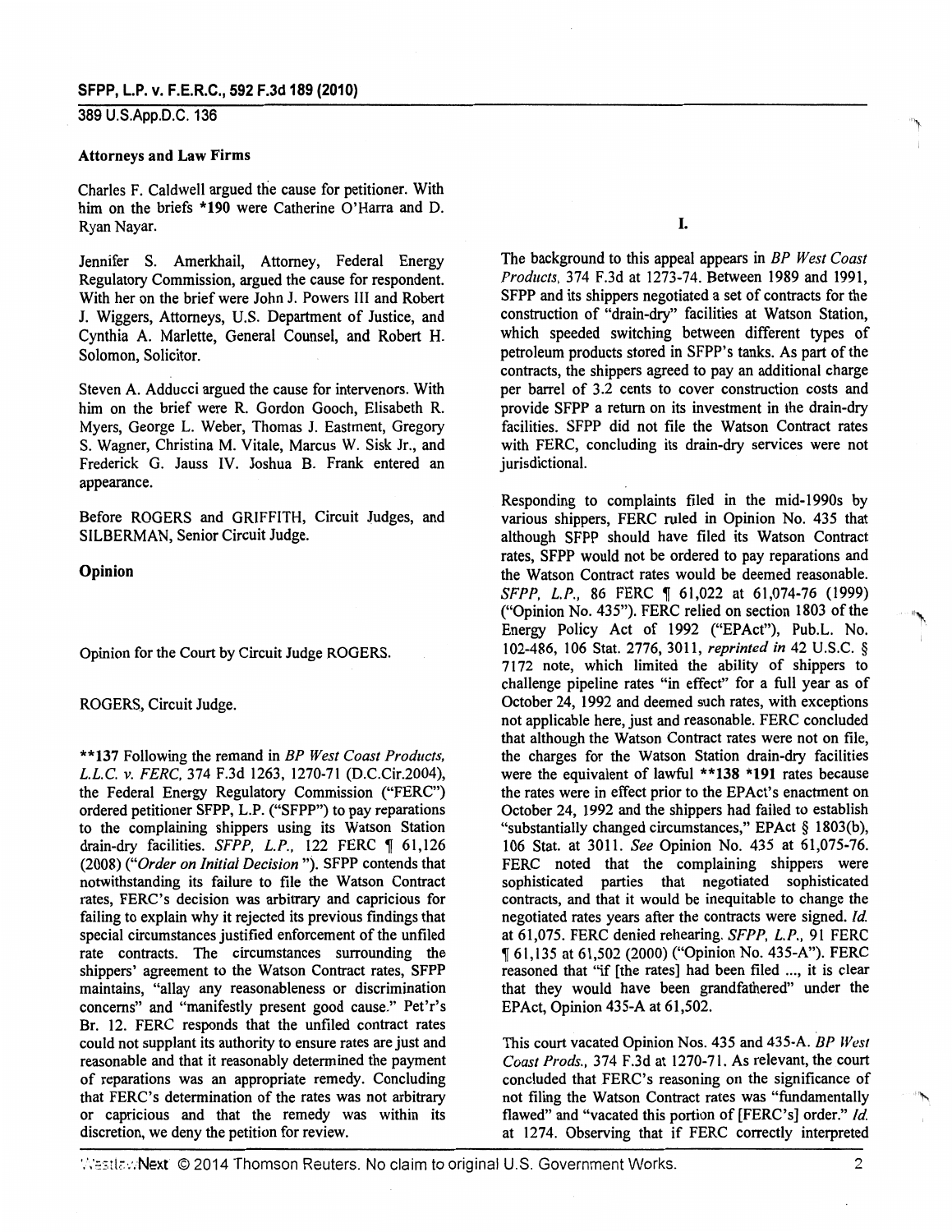section 1803 of the EPAct only to apply to filed rates, then FERC could not grandfather unfiled rates on the assumption no challenge would have been brought. Id. Moreover, the court found FERC's reasoning afforded no assurance that all the Watson Contract rates had been in effect 365 days as of October 24, 1992. *ld.* The court therefore granted the petition and remanded regarding whether the rates were grandfathered. *Id.* at 1312.

On remand, FERC ruled that SFPP's Watson Contract rates could not be grandfathered. *SFPP, L.P.*, 111 FERC ¶ 61,334 at 62,457 *("Order on Remand and Rehearing* "). FERC found that regardless of whether the rates were filed, the Watson Contract rates became effective on November 1, 1991, less than 365 days before October 24, 1992, and thus could not be grandfathered under the EPAct. *Id* at 62,458. Thereafter, SFPP and the complaining shippers settled all outstanding issues, except two legal issues, and stipulated that any reparations amount would be based on a shipping rate of between 0.48 and 0.28 cents per barrel (subtracted from the 3.2 or 3.5 cents per barrel actually charged by SFPP), plus interest, with a specific shipping rate stipulated for each year between 1991 and 2005. The two reserved legal issues were: (I) whether the Watson Contract rates established the rate level or limited reparations before April 1999, and (2) the calculation of the period for which any reparations payments would be due. FERC approved this settlement, *SFPP, L.P.*, 116 FERC  $\sqrt{ }$  61,116 (2006), and referred the two reserved legal issues to an Administrative Law Judge ("ALJ"), who ruled that the Watson Contract rates did not establish the rate for service because they had not been filed and that the reparation payment period for each shipper would be limited to two years before the shipper's complaint was filed, and awarded reparations to the complaining shippers in the amounts stipulated, *see SFPP, L.P.,* 118 FERC  $\sqrt{ }$  63,033 at 66,171-72 (2007).

Upon exceptions filed by SFPP, FERC affirmed that SFPP had violated sections  $6(1)$  and  $6(7)$  of the Interstate Commerce Act ("ICA") by failing to file the Watson Contract rates. *See Order on Initial Decision,* 122 FERC at 61,649-50. FERC noted that ICA section 6(1) requires that common carriers such as SFPP "shall file" their rates, and that ICA section 6(7) prohibits carriers from transporting property "unless the rates ... have been filed" with FERC, and concluded therefore that the carrier's state of mind when deciding whether it needs to file a rate is not relevant under the ICA. *See Order on Initial Decision,* 122 FERC at 61,649-50. FERC interpreted the Supreme Court's decision in \*\*139 \*192 *Mais/in Industries, U.S., Inc. v. Primary Steel, Inc.,* 497 U.S. 116, \\0 S.Ct. 2759, \11 L.Ed.2d 94 (1990), as viewing these ICA rate filing requirements as necessary to prevent unreasonable or discriminatory rates. *See Order on Initial Decision,* 122 FERC at 61,649. FERC also noted that this court's decision in *City of Piqua, Ohio v. FERC,* 610 F.2d 950 (D.C.Cir.l979), "is quite clear that the mutual agreement of the parties does not relieve the pipeline involved of the fundamental obligation to file the contract with [FERC]." *Order on Initial Decision,* 122 FERC at 61,650. FERC further ruled that it was a proper exercise of its remedial discretion to order reparations for charges above the stipulated just and reasonable rates, reasoning that the shippers were not required to establish damages because the settlement agreement established the amount of any reparations and reserved the question of whether reparations were due, that the Watson Contract rates did not supersede the ICA rate filing requirement even if the contract negotiations were voluntary arms-length transactions, that SFPP received the quantum meruit value of its drain-dry services, and that the record did not establish that the Watson Contract rates were just and reasonable rather than an exercise of SFPP's market power. *See id.* at 61,650-52.

## II.

[1] [2] [3] SFPP petitions for review of whether the Watson Contract rates established the rate level or limited reparations for the period before April 1999, when its filed rates became effective. This court reviews FERC's orders to determine whether they are arbitrary or capricious, an abuse of FERC's discretion, or otherwise not in accordance with law. 5 U.S.C. § 706(2)(A); *see, e.g., Sithellndependence Power Partners, L.P. v. FERC,*  165 F.3d 944, 948 (D.C.Cir.l999). The court will" 'defer to [FERC's] decisions in remedial matters' and reject [its] choice of an equitable remedy only if it lacks a 'rational basis.' " *Constellation Energy Commodities Group, Inc. v. FERC,* 457 F.3d 14, 22-23 (D.C.Cir.2006) (quoting *Koch Gateway Pipeline Co. v. FERC,* 136 F.3d 810, 816 (D.C.Cir.1998)).

SFPP concedes that because the court vacated Opinion Nos. 435 and 435-A in *BP West Coast Products,* 374 F.3d at 1270-71, FERC "had the discretion to reconsider the whole of its original decision," *Southeastern Michigan Gas Co. v. FERC,* 133 F.3d 34, 38 (D.C.Cir.l998), and "not merely those aspects of the decision related to grandfathering," Reply Br. 6. However, observing that when changing course an agency must supply a reasoned analysis, *see Motor Vehicle Mfrs. Ass'n v. State Farm Mut. Auto. Ins.* Co., 463 U.S. 29, 57, 103 S.Ct. 2856, 77 L.Ed.2d 443 (1983), SFPP contends that FERC has failed

Westlaw Next © 2014 Thomson Reuters. No claim to original U.S. Government Works. 3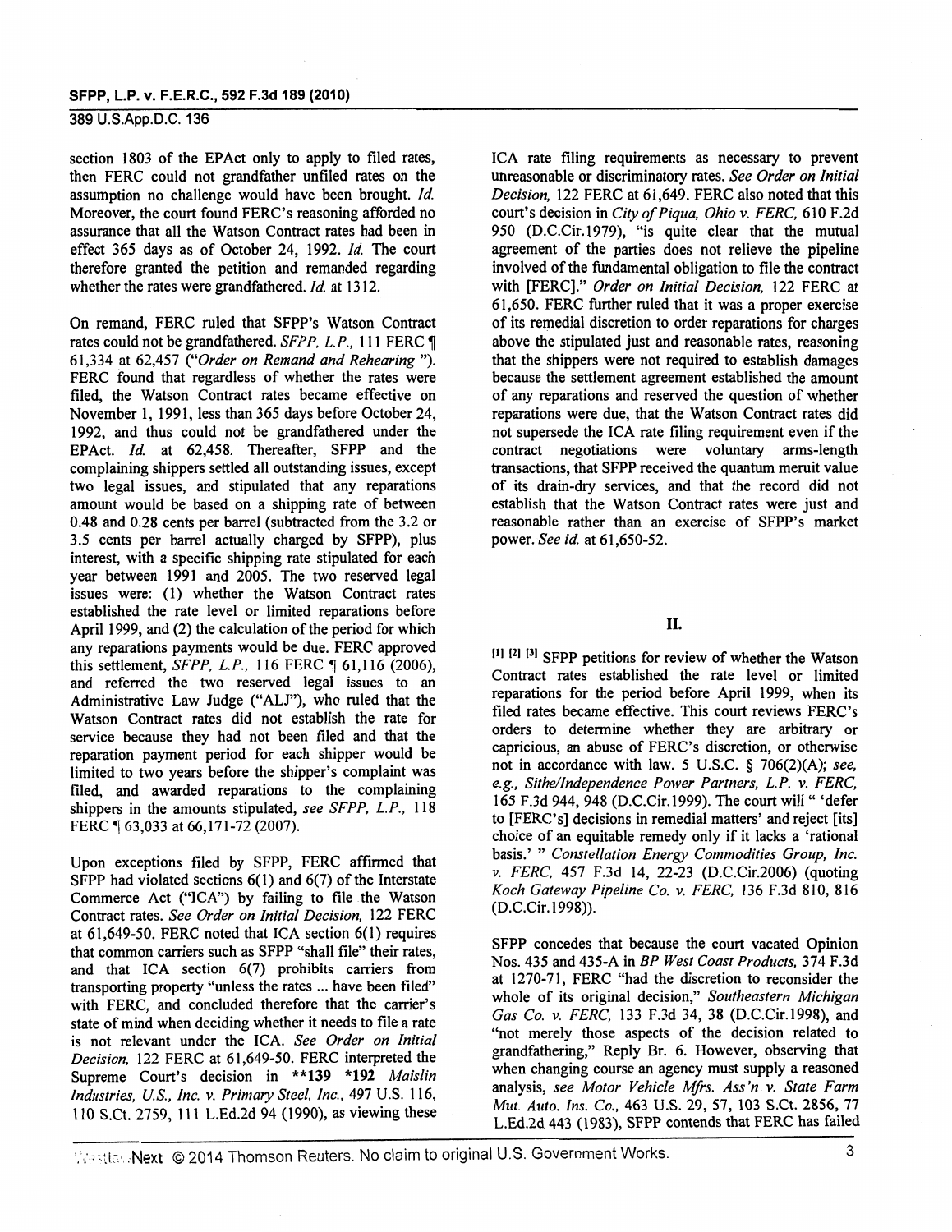to explain why on remand it no longer credits the fmdings in Opinion Nos. 435 and 435-A that special circumstances justified enforcement of the Watson Contract rates. These findings, SFPP maintains, are separate and apart from the vacated sections of Opinion Nos. 435 and 435-A on grandfathering.

This court vacated Opinion Nos. 435 and 435-A in their entirety, *BP West Coast Prods.,* 374 F.3d at 1271, and FERC, in responding on remand, has engaged in no change of course for FERC to explain as SFPP contends. *See Radio Television S.A. de* C. *V.* v. *FCC,* 130 F.3d 1078, 1083 (D.C.Cir.l997). The "changing its course" analysis of *State Farm,* 463 U.S. at 41, 103 S.Ct. 2856, is not the standard. Although FERC did state in Opinion 435 that it would be unfair to award reparations when the contracts were the result of bargaining between sophisticated parties, FERC premised its reasoning on its initial conclusion that SFPP had not violated its rate filing obligation. *See* Opinion No. 435, 86 FERC at 61,074-76. Once this court determined that FERC's application of the **\*\*140 \*193** EPAct's grandfathering provisions was erroneous, an entirely different question was presented to FERC, and its answer to that question was completely new and in no sense a deviation from past policy.

On remand FERC was obligated to "examine the relevant data and articulate a satisfactory explanation for its action including a rational connection between the facts found and the choice made." *Alpharma, Inc. v. Leavitt,* 460 F.3d 1, 6 (D.C.Cir.2006) (quoting *State Farm,* 463 U.S. at 43, 103 S.Ct. 2856). To satisfy this standard, and to the extent SFPP suggests the court vacated only the analysis in Opinion Nos. 435 and 435-A regarding grandfathering, *see BP West Coast Prods.,* 374 F.3d at 1312, FERC explained that it had erroneously interpreted *City of Piqua,* 610 F.2d 950, and ignored *Mais/in,* 497 U.S. 116, 110 S.Ct. 2759, Ill L.Ed.2d 94, in not requiring SFPP to file its rates despite the agreements of SFPP with the shippers. *See Order on Initial Decision,* 122 FERC at 61,650. SFPP's attempt to challenge FERC's interpretation of this precedent is unpersuasive, as are the other precedents on which it relies.

The ICA requires oil pipelines to file the rates they charge shippers to use their pipelines, and provides a pipeline shall not provide transportation unless the rates are on file with FERC. *See* 49 U.S.C. app §§ 6(1), 6(7) (1988); 49 U.S.C. § 60502; *see also Frontier Pipeline Co;* v. *FERC,*  452 F.3d 774, 776 (D.C.Cir.2006). A pipeline is liable for damages for violation of the ICA. *See* 49 U.S.C. app § 8 (1988). Additionally, a pipeline may be ordered to pay reparations, subject to a two-year limitation. *See id.* § 16(3)(b); *BP West Coast Prods.,* 374 F.3d at 1306. In *Mais/in,* the Supreme Court explained that "adherence to unfiled rates[ ] undermines the basic structure of the [ICA]," 497 U.S. at 132, 110 S.Ct. 2759, and that "[t]he duty to file rates with [FERC], and the obligation to charge only those rates, have always been considered essential to preventing price discrimination and stabilizing rates," *id* at 126, 110 S.Ct. 2759 (citations omitted). Contrary to SFPP's view, the fact that the Court was addressing rates negotiated below the filed rate, *see id* at 130, 110 S.Ct. 2759, rather than unfiled negotiated rates, does not detract from its interpretation of the statutory obligation to charge only filed rates. Nor did *City of Piqua* hold, as SFPP suggests, that an unfiled contractual rate agreement was enforceable, but instead involved a filed contractual rate that FERC determined was reasonable and, upon fmding good cause, allowed to be enforced from the initial date of the contract rather than from the date the contract rate was filed. *See City of Piqua,* 610 F.2d at *954-55.* 

Although *Ets-Hokin & Galvan, Inc. v. Maas Transport, Inc.,* 380 F.2d 258, 260 (8th Cir.1967), and four district court opinions' cited by SFPP recognized that voiding contracts is not necessarily an appropriate remedy for violating the ICA, the courts acknowledged other penalties under the ICA could still apply. Moreover, FERC did not void the Watson Contracts but awarded SFPP the quantum meruit value of its performance under them. *See Order on Initial Decision,* 122 FERC at 61,652. The other cases on which SFPP relies involve different statutory schemes,<sup>2</sup> and do not respond to FERC's concern **\*\*141 \*194** that the record before it failed to "establish[ ] that the [Watson Contract] rate[s] ... unequivocally reflected effective competition at the time the contractual charge became effective" and was not "sufficiently clear to warrant a conclusion that the prophylactic purposes of the [ICA] would not be compromised by denying reparations." *Order on Initial Decision,* 122 FERC at 61 ,65 I.

SFPP also contends that FERC unreasonably disregarded that its failure to file the Watson Contract rates was a good faith error regarding FERC's jurisdiction over the drain-dry facilities. However, FERC concluded that the parties' joint stipulation of facts did not support SFPP's claim of good faith jurisdictional error, and further that the ICA's filing requirement should not depend on FERC's interpretation of a party's good faith. FERC noted, moreover, that the ICA imposes the filing requirement on carriers rather than shippers, and that SFPP could have protected itself by following the traditional practice of filing a rate with a motion to dismiss, thereby gaining the benefit of a type of safe harbor against the risk of reparations. *See id.* at 61,650.

Westlaw Next © 2014 Thomson Reuters. No claim to original U.S. Government Works. 4 4

'''"!' I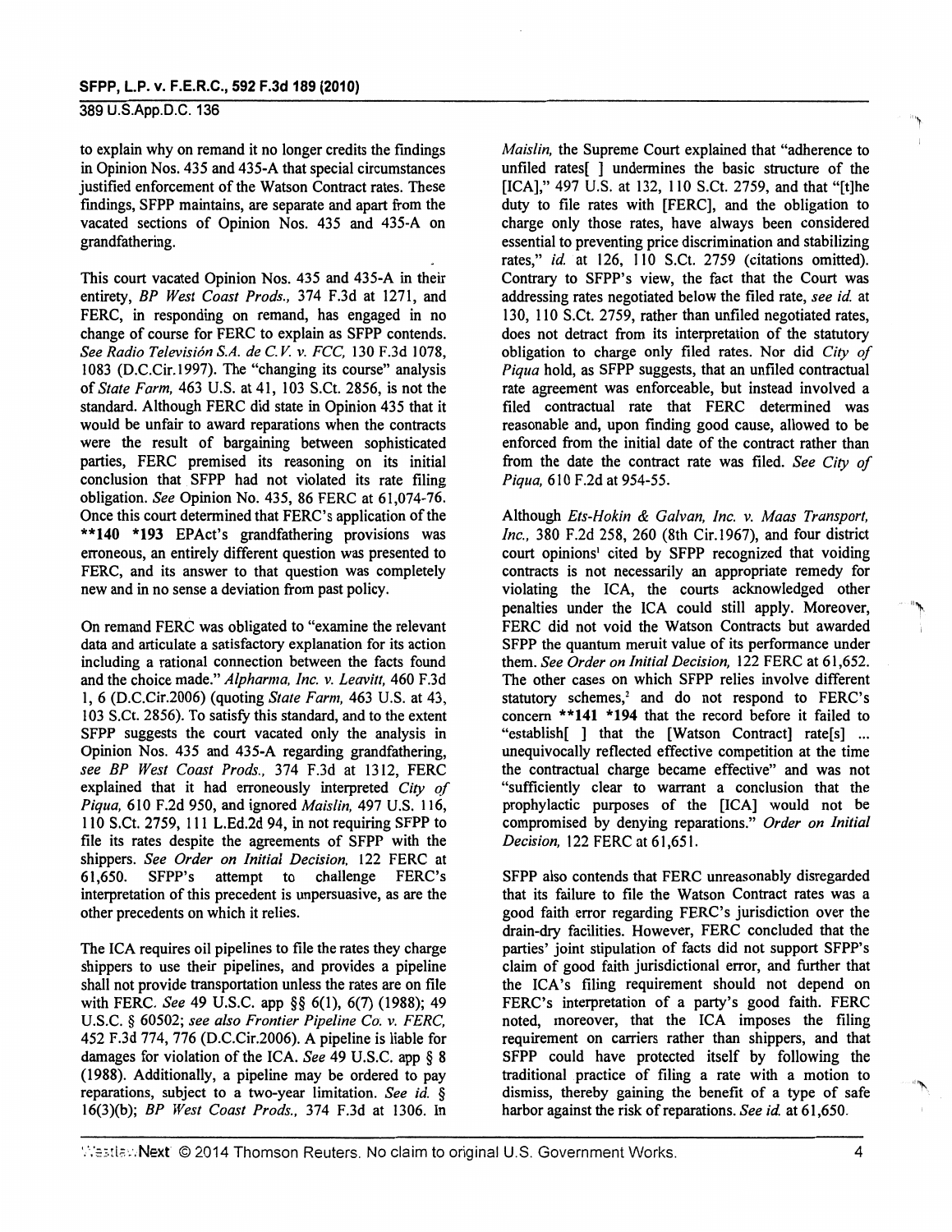SFPP's contention that FERC erred when awarding reparations because the shippers failed to prove that they had suffered damage from the rates negotiated in the Watson Contracts fares no better. SFPP relies on *Parsons*  v. *Chicago* & *Northwestern Railway Co.,* 167 U.S. 447, 460, 17 S.Ct. 887, 42 L.Ed. 231 ( 1897), in which the Supreme Court stated that under the ICA a complainant "must show, not merely the wrong of the carrier, but that that wrong has in fact operated to his injury." However SFPP fails to consider the context of this statement, which discussed why "[p]enalties are not recoverable on mere possibilities" and indicated that appropriate damages would be the excess rate actually, rather than theoretically, paid by a shipper. */d.* Intervenor shippers point out that such a calculation of damages and reparations is well-established, citing the ruling in *Memphis Freight Bureau* v. *Kansas City Southern Railway Co.,* 17 I.C.C. 90, 91-92 (1909), that "there are no damages in any proper sense of the word unless the shipper has been compelled to pay more than a reasonable rate." FERC determined that "[t]he settlement agreement stipulates how the just and reasonable rate would be defined (retrospectively) if liability attaches" to SFPP. *See Order on Initial Decision, 122 FERC at 61,651. SFPP's* reliance on *Mobil Oil Corporation* v. *Federal Power Commission, 417 U.S. 283, 94 S.Ct. 2328, 41 L.Ed.2d 72* (1974), is to no avail because there the Supreme Court held that a non-unanimous settlement proposal alone was not sufficient to establish that the rate structure in the proposed settlement was just and reasonable, *id.* at 312-313, 94 S.Ct. 2328, while in the instant case FERC approved the parties' settlement agreement and its reparation rates, *see SFPP, L.P.*, 116 FERC **[61,116. As** FERC explained, having approved the parties' settlement agreement establishing the amount of any reparations, the only question was whether reparations were due, not the amount due. *See Order on Initial Decision,* 122 FERC at 61,651.

Finally SFPP contends, first, that FERC erroneously denied that it had equitable discretion to fashion a remedy, and second, that FERC had discretion under section  $6(3)$  of the ICA<sup>3</sup> to view the filing \*\*142 \*195 requirements of sections  $6(1)$  and  $6(7)$  as less than

absolute. The first contention is incorrect. FERC acknowledged an award of reparations is an equitable remedy and that it was not compelled to award reparations. *Order on Initial Decision,* 122 FERC at 61 ,651. With regard to the second contention, SFPP did not make this statutory argument to FERC, and this court has held that under the ICA "a party must first raise an issue with an agency before seeking judicial review," *ExxonMobil Oil Corp.* v. *FERC,* 487 F.3d 945, 962 (D.C.Cir.2007). In reply, SFPP maintains that it is arguing only that cases interpreting provisions that are analogous to section  $6(3)$ , rather than section  $6(3)$  itself, are applicable. But even were this argument timely, FERC observes that section 6(3) might not apply where the rates were never filed, and that it evaluated as a part of its reparations decision many of the section  $6(3)$  "good cause" arguments SFPP presents on brief. For example, SFPP maintains that the Watson Contract rates did not involve rent seeking by SFPP because its shippers initiated discussions about developing drain-dry facilities in lieu of costly construction by them and then negotiated the Watson Contract rates. FERC not only acknowledged its discretion, but carefully exercised it, explaining that reparations were appropriate because the record suggested SFPP had abused its market power by "extract[ing] an economic rent based on the difference between its own costs for resolving the operating issues at Watson Station and the costs each of the shippers would have incurred on its own hook." *Order on Initial Decision,* 122 FERC at 61,651.

Accordingly, because FERC's reasoned order of reparations falls within its discretion, SFPP fails to demonstrate that FERC was arbitrary or capricious, or abused its discretion, *see Exxon Mobil Corp.* v. *FERC,*  571 F.3d 1208, 1215-16 (D.C.Cir.2009), and we deny the petition for review.

## Parallel Citations

389 U.S.App.D.C. 136

### Footnotes

- $\mathbf{I}$ *See Land Ocean Logistics, Inc. v. Aqua Gulf Corp.,* 68 F.Supp.2d 263, 271 (W.D.N.Y.1999); *Reo Distribution Servs., Inc. v. Fisher Controls lnt'l, Inc.,* 985 F.Supp. 647,648-49 & n. *5* (W.D.Va.1995); *Dan Barclay, Inc. v. Stewart* & *Stevenson Servs. Inc.,*  761 F.Supp. 194, 204 (D.Mass.1991 ); *Concord Indus., Inc. v. K. T.l. Holdings, Inc.,* 711 F.Supp. 728, 730 (E.D.N. Y.l989).
- 2 *See Morgan Stanley Capital Group Inc. v. Pub. Uti!. Dist. No. I,* --- U.S. ----, 128 S.Ct. 2733, 2738, 2746-47, 171 L.Ed.2d 607 (2008); *Borough of Ellwood City v. FERC,* 583 F.2d 642, 646-48 (3d Cir.1978).